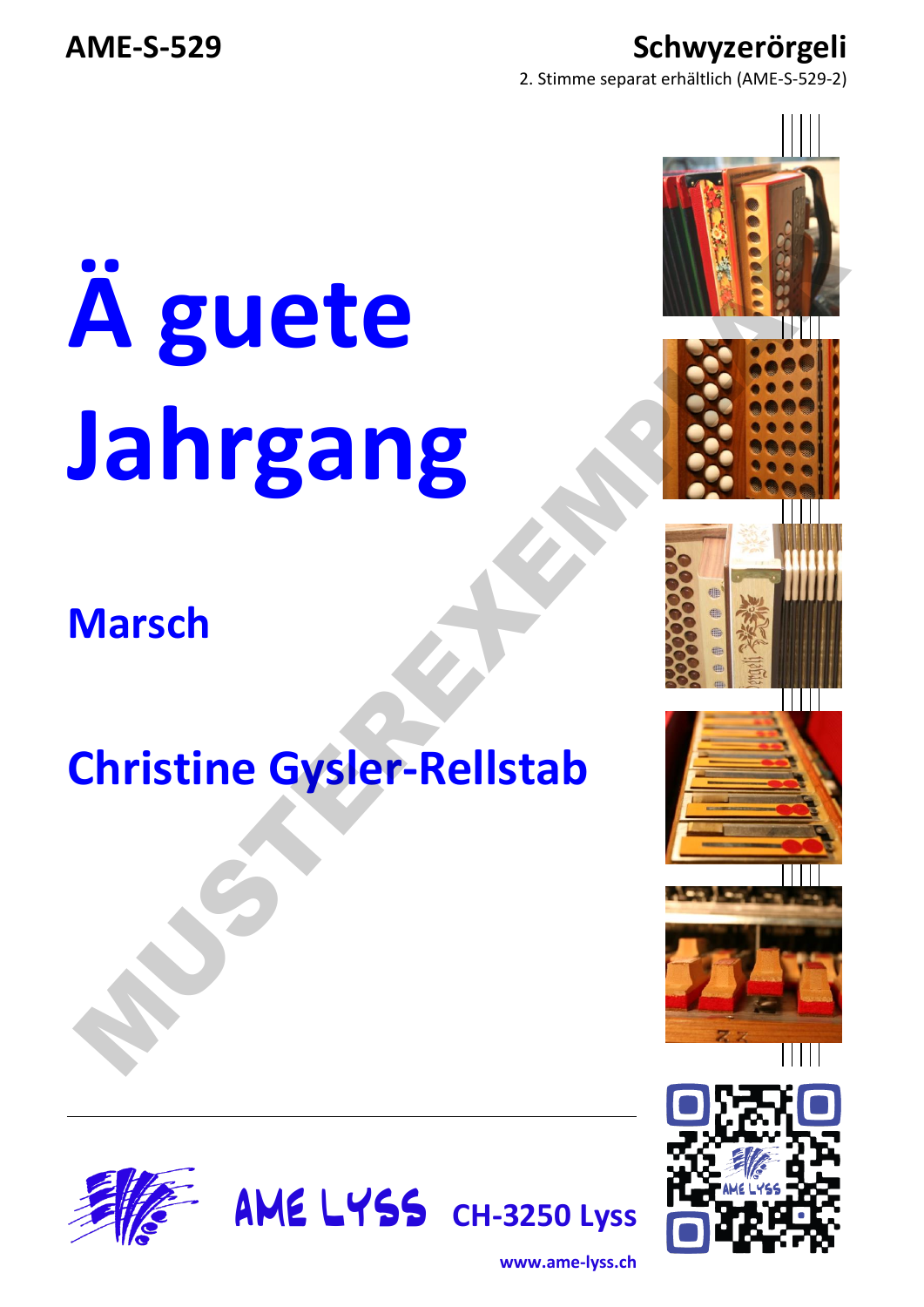# **Ä guete Jahrgang Marsch**

**Meinem Schwiegervater Wilhelm Gysler gewidmet**

**Christine Gysler‐Rellstab**